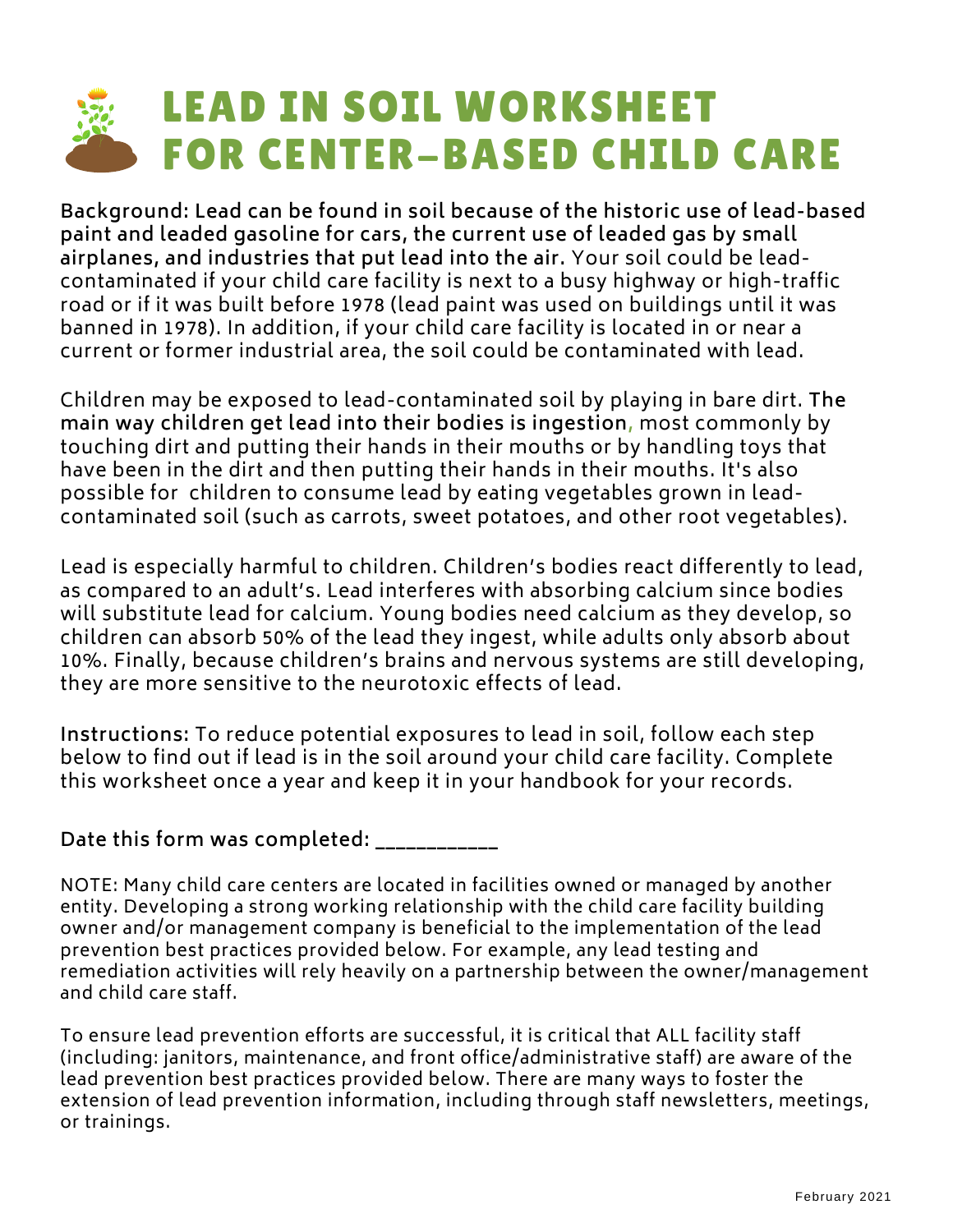



#### CHILD CARE CENTER STAFF FINDS OUT WHEN THE FACILITY **WAS BUILT** 1

**Instructions:** Disclosure requirements for commercial property sales and leases vary by state or local jurisdiction, and may or may not include information related to environmental issues, including lead hazards. However, as a best practice, any known lead paint, dust, soil, or water testing or mitigation results should be disclosed prior to sale or lease, to enable new occupants to fully understand the risks, even if disclosure is not technically required.If you own your child care facility, consult the materials you received at purchase.

If you rent, ask your landlord or management company. For more information on commercial real estate and disclosure requirements, check with your local health or housing department. The **National Lead [Information](https://www.epa.gov/lead/real-estate-disclosures-about-potential-lead-hazards) Center** is another great resource on lead hazards, prevention, and disclosures.

State-level grant programs and local funding resources may be available if you need financial support to carry out lead hazard controls in your child care facility. Contact your local childhood lead poisoning prevention program to find out more information.

Check one of the boxes below to indicate action taken based on the child care facility's year of construction.

Year Built: \_\_\_\_\_\_\_\_\_\_\_\_

This child care center was built after 1978; therefore, exterior paint is not expected to contain lead.

There are no signs of chipping, cracking, peeling, or deteriorating paint. (Check on a periodic basis.)

There are signs of chipping, cracking, peeling, or deteriorating paint. (**Go to Lead in Paint Worksheet for further instructions for reducing these hazards.**)

We cleaned up visible paint chips from the ground immediately and followed steps 2 through 4 to reduce people's exposure.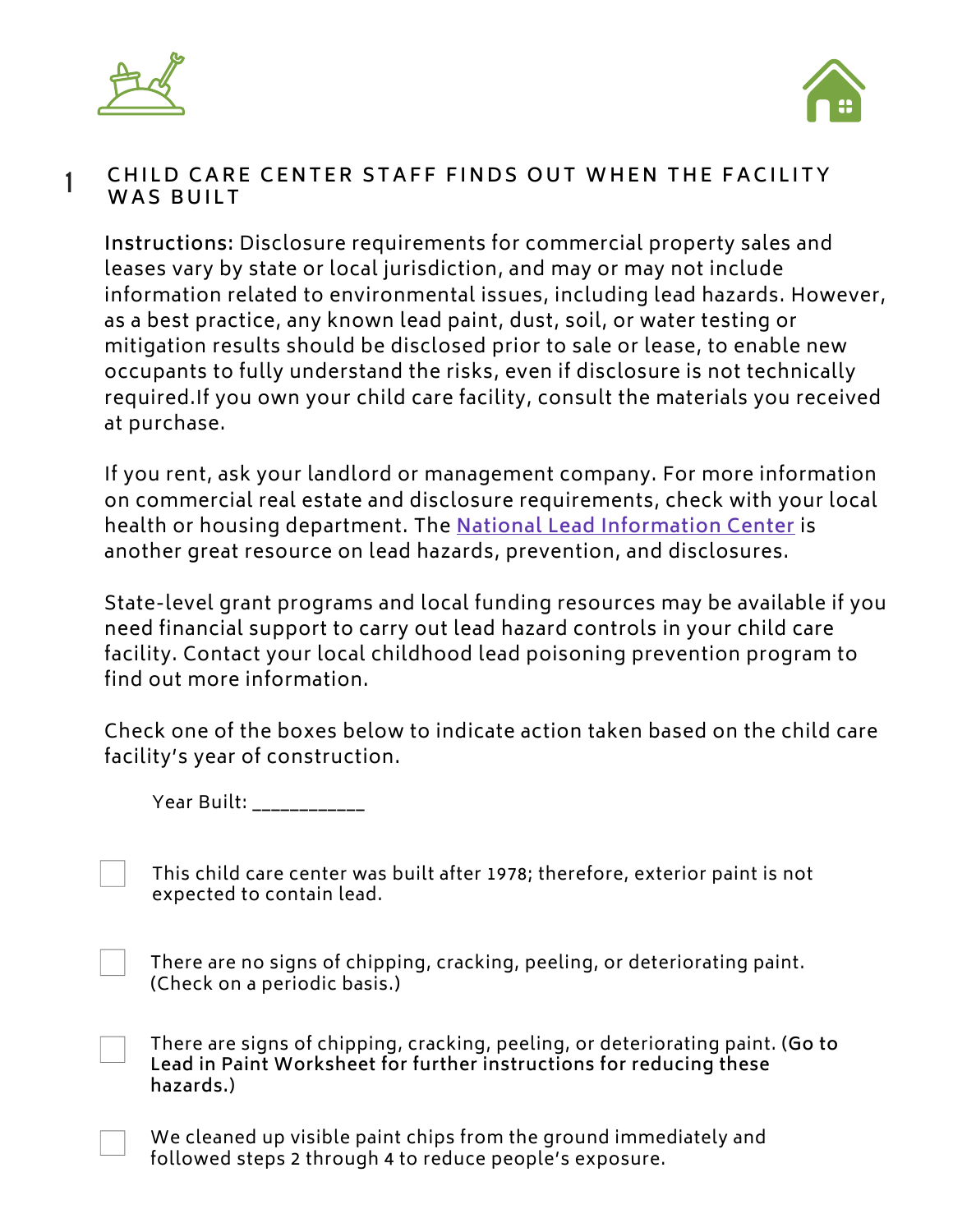#### CHILD CARE CENTER STAFF AND/OR THE BUILDING OWNER TEST THE BARE SOIL AROUND THE FACILITY FOR LEAD CONTAMINATION AND KEEP RECORDS OF ALL TEST RESULTS.

Instructions: You should have your soil tested by an EPA-recognized National Lead Laboratory Accreditation Program (NLLAP). Review EPA's **list of NLLAP labs** to find the one closest to you.

Before collecting samples, contact the lab for instructions. The lab may also supply sampling materials and forms. Child care center staff and/or the building owner can collect the samples, or some labs may come to the facility and collect the soil samples. Check with the state or local lead poisoning prevention program to see if they have any additional instructions. Visit **[epa.gov/lead](https://www.epa.gov/lead)** or call 1-800-424-LEAD (5323) for a list of state and local contacts.

Your **county or state's [cooperative](https://nifa.usda.gov/land-grant-colleges-and-universities-partner-website-directory) extension service office** may also offer soil testing if your child care center is located in a high-risk urban setting.

Soil testing costs between \$20 and \$100.

For more [information](https://www.epa.gov/lead/protect-your-family-lead-your-home-english) on lead in soil, read the EPA's pamphlet, **Protect Your Family from Lead in Your Home**.

Once initial testing of the soil around the child care facility is completed, child care center staff and/or the building owner will only need to test any NEW areas of bare soil for lead contamination on an annual basis.

 $\Box$  The child care facility has no bare areas in the playground or play areas ; therefore a lead in soil test was not completed. (Go to Step 4.)

 $\Box$  Child care center staff and/or the building owner tested the soil for lead.

Name and contact information for the laboratory that tested the soil:

Laboratory analysis report is on file. Yes No

Test results indicated a possible problem with lead in soil: Yes (Go to Step 3) No (Go to Step 4)

Child care center staff disclosed lead in soil testing results to parents and staff. Yes No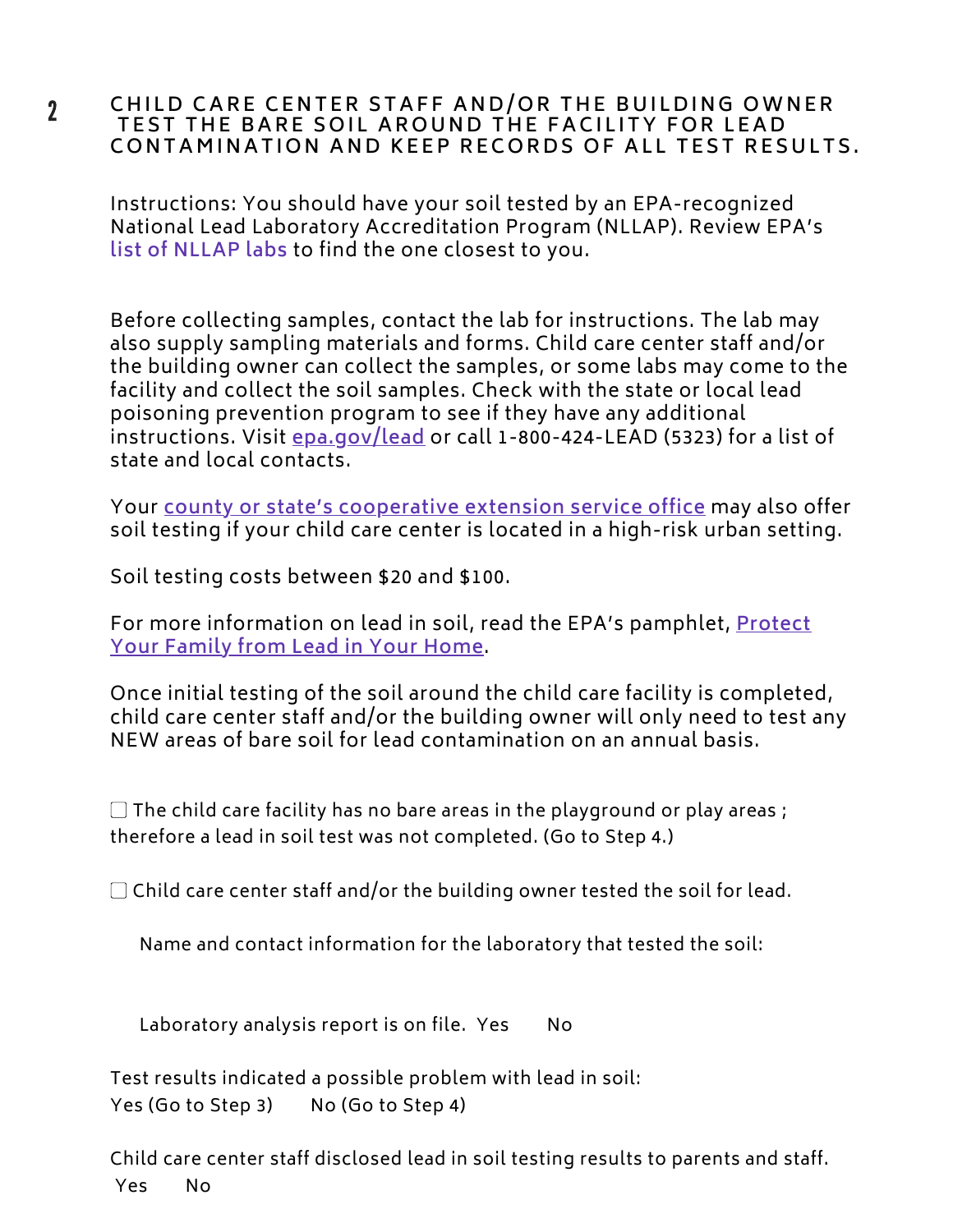### TESTING THIS YEAR INDICATES A POTENTIAL PROBLEM. CHILD CARE CENTER STAFF ARE TAKING THE MEASURES CHECKED BELOW TO REDUCE PEOPLE'S EXPOSURE.

If testing finds lead [concentrations](https://www.epa.gov/lead/protect-your-family-lead-your-home) in soil above 400 parts per million (ppm) in play areas of bare soil or above 1,200 ppm (average) in bare soil in the remainder of the facility's grounds, use at least one of the measures below to reduce exposure.

▢ Planted grass, laid sod, or covered the soil with mulch or wood chips. (The child care center does not use artificial turf nor crumb rubber to cover bare soil.)

▢ Created barriers between outdoor play areas and possible lead-contaminated areas.

▢ Restricted outdoor activities but provided children a sandbox or water table inside the facility as an alternative sensory activity space.

▢ Permanently removed and replaced lead-contaminated soil.

Instructions: To find certified lead abatement contractors, visit EPA's Certified Inspection, Risk Assessment, and Abatement Firms **[Locator](https://www.epa.gov/lead/lead-based-paint-activities-professionals)** or **[Map](https://www.epa.gov/sites/production/files/2019-08/documents/authstatus2.pdf)** of Lead Paint Abatement Programs Authorized by the EPA. Soil removal and replacement costs will vary depending on the size of the area of concern and whether there are buried utility lines in the area.

Name and contact information for contractor who is helping with permanent source removal measures:

▢ Records of remediation efforts and schedules for upkeep and maintenance onsite are on file.





### 3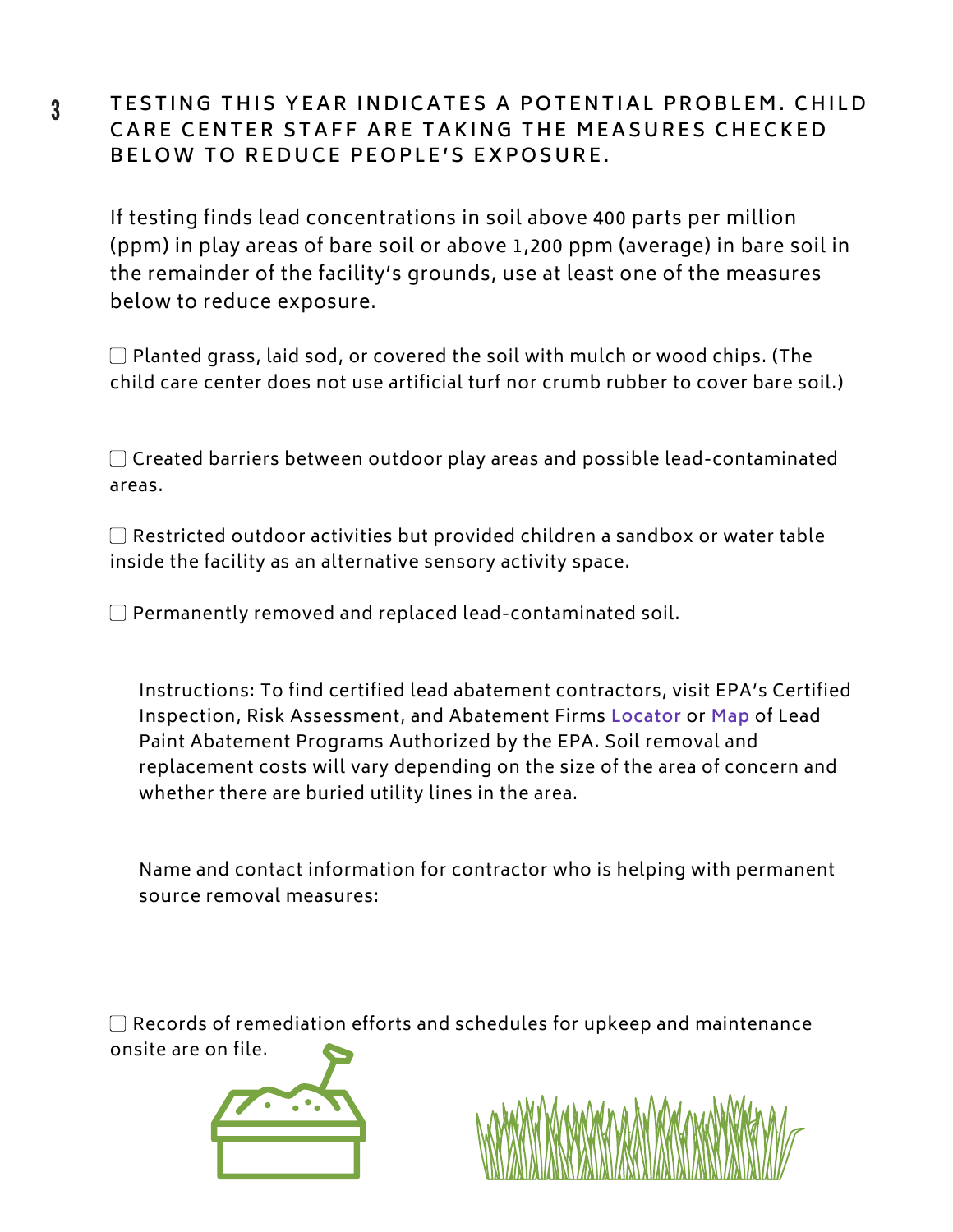4 REGARDLESS OF WHETHER THE CHILD CARE CENTER FOUND LEAD IN THE SOIL, THEY FOLLOW THESE BEST PRACTICES TO REDUCE ANY SOIL AND DUST FROM COMING INTO THE CHILD **C A R E F A C I L IT Y :**

▢ Child care center staff supply a commercial walk-off mat (as wide as our door) at all the entrances of the facility OR the center is shoe-free.

▢ Child care center staff enforce a clean hands policy: Children always wash their hands with plain soap and water after playing outside.

 $\Box$  Child care center staff vacuum often using a high-efficiency particulate air (HEPA) filter.

▢ Child care center staff wet mop floors daily.



▢ Child care center staff clean window frames, windowsills, and toys weekly. Using a damp mop, sponge, or paper towel with warm water and a general allpurpose cleaner. Whenever possible, staff use a cleaner that is third-party certified as least-toxic, fragrance-free by **[EcoLogo](https://www.ul.com/resources/ecologo-certification-program)** or **[GreenSeal](https://greenseal.org/)**, or has the **EPA's Safer [Choice](https://www.epa.gov/saferchoice)** Fragrance-Free label.

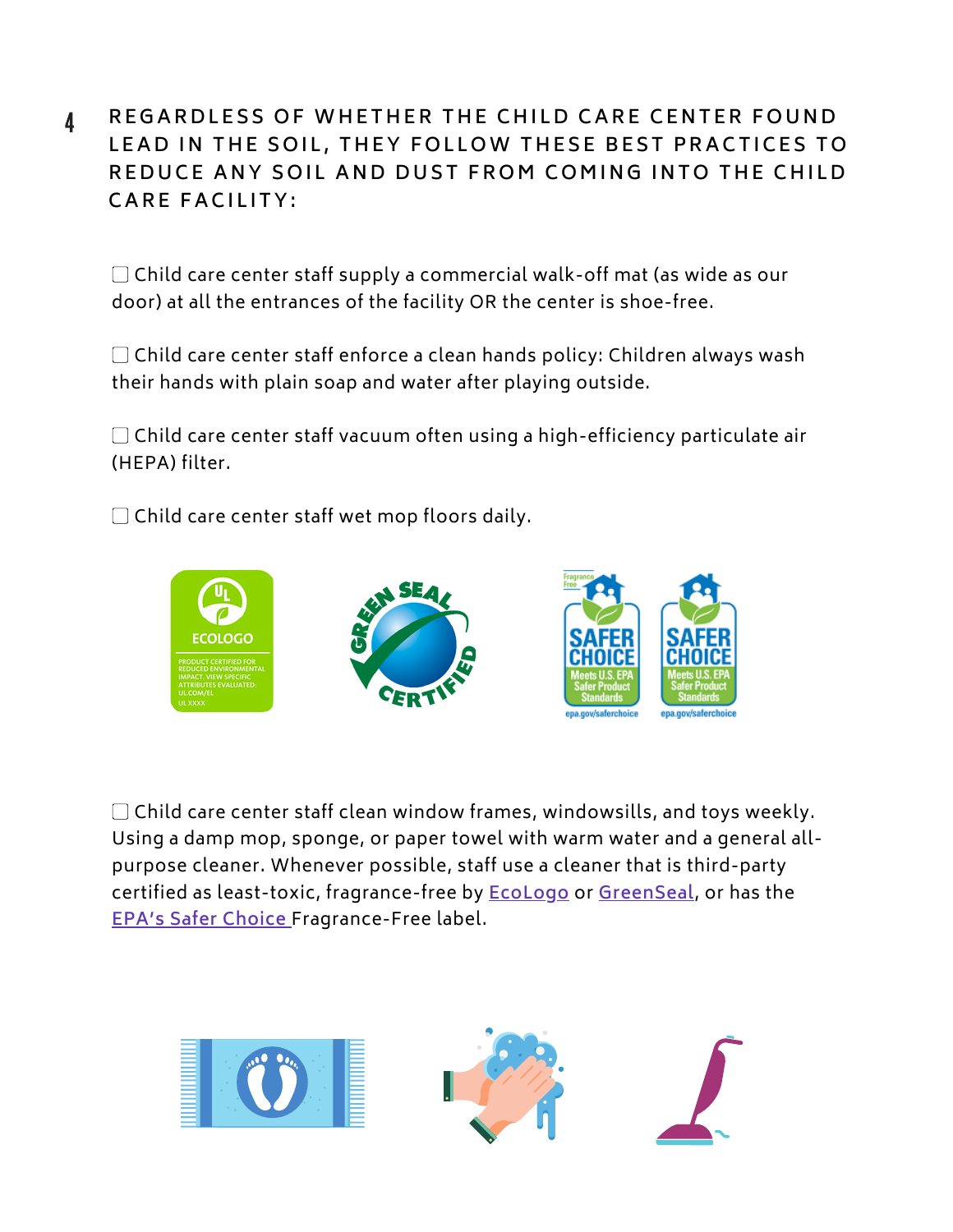## **R ES O U R C ES O N L E A D I N S O I L :**

- EPA's "Protect Your Family from Exposures to Lead" web page,"Soil, Yards and Playgrounds" section: **[https://www.epa.gov/lead/protect-your](https://www.epa.gov/lead/protect-your-family-exposures-lead#soil)family-exposures-lead#soil**
- Penn State Extension's "Lead in Residential Soils: Sources, Testing, and Reducing Exposure" web page: **https://extension.psu.edu/lead-in[residential-soils-sources-testing-and-reducing-exposure](https://extension.psu.edu/lead-in-residential-soils-sources-testing-and-reducing-exposure)**
- Oregon State University Extension Services' "Reducing Lead Hazard in Gardens and Play Areas" booklet: **[https://catalog.extension.oregonstate.edu/sites/catalog/files/project/pd](https://catalog.extension.oregonstate.edu/sites/catalog/files/project/pdf/ec1616_1.pdf)**

**f/ec1616\_1.pdf**

- University of Massachusetts Amherst, the Center for Agriculture, Food and the Environment's "Soil Lead: Testing, Interpretation, and Recommendations" web page: **https://ag.umass.edu/soil-plant-nutrient[testing-laboratory/fact-sheets/soil-lead-testing-interpretation](https://ag.umass.edu/soil-plant-nutrient-testing-laboratory/fact-sheets/soil-lead-testing-interpretation-recommendations)recommendations**
- Illinois Poison Control's "Testing Your Yard and Garden for Lead Contaminated Soil" web page:

**<https://www.illinoispoisoncenter.org/leadsoil>**

California Department of Public Health's "Testing Your Home for Lead" web page:

**[https://www.cdph.ca.gov/Programs/CCDPHP/DEODC/CLPPB/Pages/hom](https://www.cdph.ca.gov/Programs/CCDPHP/DEODC/CLPPB/Pages/home_test.aspx) e\_test.aspx**

- Georgia Department of Public Health's "Lead Education and FAQs" web page: **<https://dph.georgia.gov/lead-education-and-faqs>**
- Colorado Department of Public Health and Environment's "Childhood Lead Poisoning Prevention Program" web page: **[https://www.colorado.gov/pacific/cdphe/lead-colorado-childhood](https://www.colorado.gov/pacific/cdphe/lead-colorado-childhood-lead-poisoning-prevention-program)lead-poisoning-prevention-program**